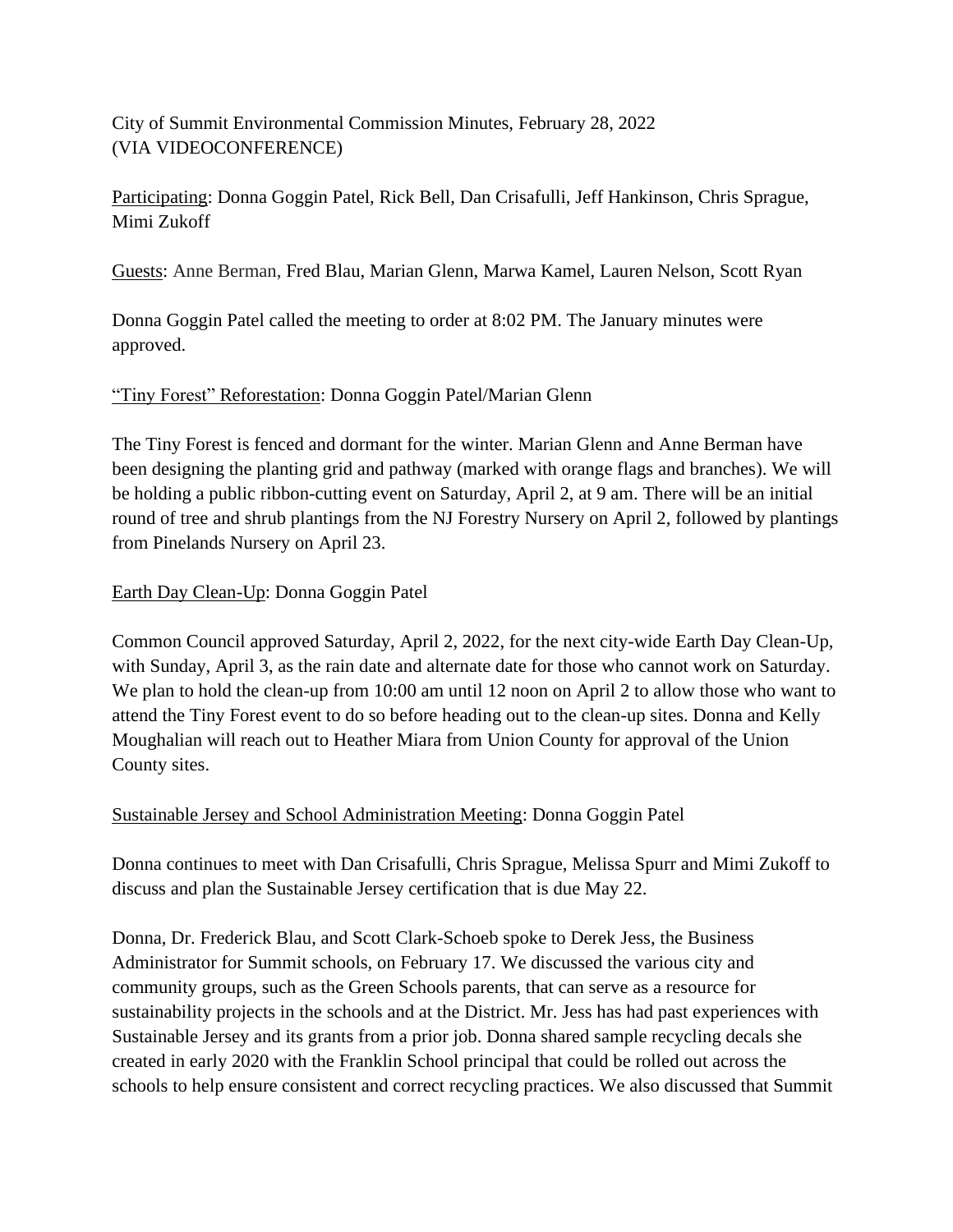High School is a heat island in Summit and how the SHS site is ideal for solar. Dr. Blau explained the role SHS would play in a microgrid should the city pursue creating one. Mr. Clark-Schoeb provided general information about solar panel arrays.

## Recycling Advisory Committee: Mimi Zukoff

The Department of Community Services has received proposals from five companies for pilots of food waste composting at the Transfer Station. The five are from Community Compost, Green Bucket, Java's Compost, Trenton Renewables, and Waste Management CoRE. It is not clear if a pilot would be for curbside pick-up or if residents would need to drive their food scraps to the Transfer Station. Karen Raihofer also is looking for other municipalities that have been able to ramp up the program successfully following their pilot.

RAC and Summit Downtown, Inc. continue to explore the possibility of a reusable takeout container initiative. Over 600 people responded to the survey created by Lena Schulz. Adam Fabiarz, the owner of Deliver Zero, spoke to Karen Raihofer and confirmed that he is ready to move into NJ and just needs  $6 - 8$  restaurants to commit to try it. Nancy Adams emailed all the Summit Downtown restaurants introducing the program and asking if they would be interested in attending a call or zoom with the owner to learn about the program. There has been minimal response so far, so RAC members will be approaching restaurants directly to explain the program and ask for their participation in an informational Zoom.

Amy Sweeney (an LCJSMS teacher and RAC member) is bringing some ideas to Green Schools about adapting Essex County's school education program on recycling to further extend schools' participation and enthusiasm.

# Shade Tree Advisory Committee: John Kilby

STAC is moving ahead with work on a revised tree ordinance for Summit. The city plans to plant 125 shade trees this Spring. STAC is working with The Summit Conservancy on a project to highlight the Landmark Trees throughout town. STAC's forestry intern is working on the street tree inventory. STAC met with Reeves-Reed Arboretum to begin planning the Fall in Love with Trees lecture series for the Fall.

## Multi-Town Environmental Commission Meetings: Donna Goggin Patel

The NJSMA working group topics are energy aggregation; stormwater; climate action plans; green transportation/green fleets; green building and energy efficiency; pollinators/pesticides; environmental justice and zero waste initiatives. The Great Swamp Watershed Association will host the Native Plant sale, and the group expects to sell 21,000 plants this year. More info is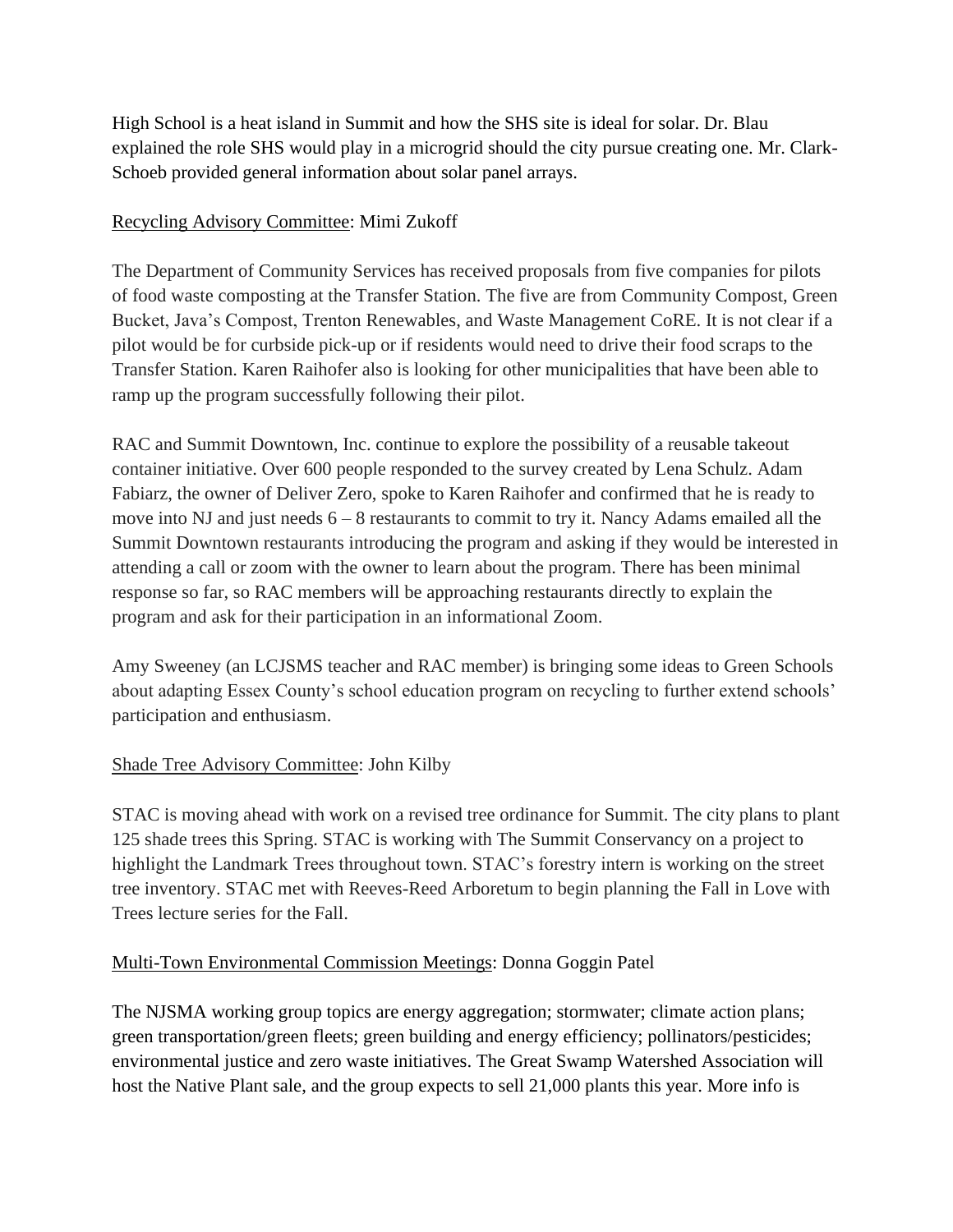available at https://www.greatswamp.org/native-plant-sale/garden-resources/. Summit will need many volunteers to assist in preparing, transporting, and handing out orders. The sale will be live from April 1-22. Assembling the orders will take place the last week in April and the pick-up day for Summit will be on Saturday, April 30.

Donna Goggin Patel participated in a call of the Energy Aggregation Working Group on January 28. The group is interested in microgrid technology, and Donna forwarded the various presentations Dr. Frederick Blau has done for Summit's Environmental Commission. Mimi Zukoff participated in a call for the Pollinator Working Group on February 17. There are a series of Zoom lectures leading up to the plant sale. You can receive links to the recordings by emailing plantsale@greatswamp.org. The next one will be a kick-off webinar on April 1 at noon. Madison hosted an eco-garden tour last September of different residents' gardens containing native plants. Donna and Mimi participated in a forum on Environmental Justice for Union County on Feb. 24.

## Union County Hub: Donna Goggin Patel

Donna Goggin Patel attended the Union County Hub meeting on Tuesday, February 8. The Hub decided to return to the pre-pandemic structure with different Union County towns taking the lead and hosting targeted discussions on topics of interest to the Hub. Rahway offered to host the next meeting as it was scheduled to do so when COVID hit. This meeting is likely going to be held in April or May.

## GreenFaith: Mimi Zukoff

Summit Area GreenFaith Circle is hosting a webinar on Green Investing on April 5 at 7 pm through the Summit Public Library. The speaker is Peter Krull, CEO of Earth Equity Advisors, Ashville NC. [\(https://www.earthequityadvisors.com.](https://www.earthequityadvisors.com/)) You can register at https://summitlibrary.libcal.com/event/8709337?hs=a.

At a GreenFaith meeting, Mimi Zukoff heard a presentation by Stan Jaracz from Central Jersey Electric Vehicle Association, which is part of Plug In America. He spoke about how members of his organization are available to present EV Car Shows in various locales. Residents with EVs bring their vehicles for others to examine. The website for their Earth Day initiative is [https://driveelectricearthday.org.](https://driveelectricearthday.org/)

## Green Schools: Donna Goggin Patel

If you would like to join the green parent group, please contact [karin.pittle.gale@gmail.com.](mailto:karin.pittle.gale@gmail.com) The next meeting will be via Zoom on Friday, March 4, at 9 AM. Washington School currently has collection bins outside the front entrance for discarded sneakers and printer cartridges. Franklin School and LCJSMS have collection bins to recycle used disposable face masks.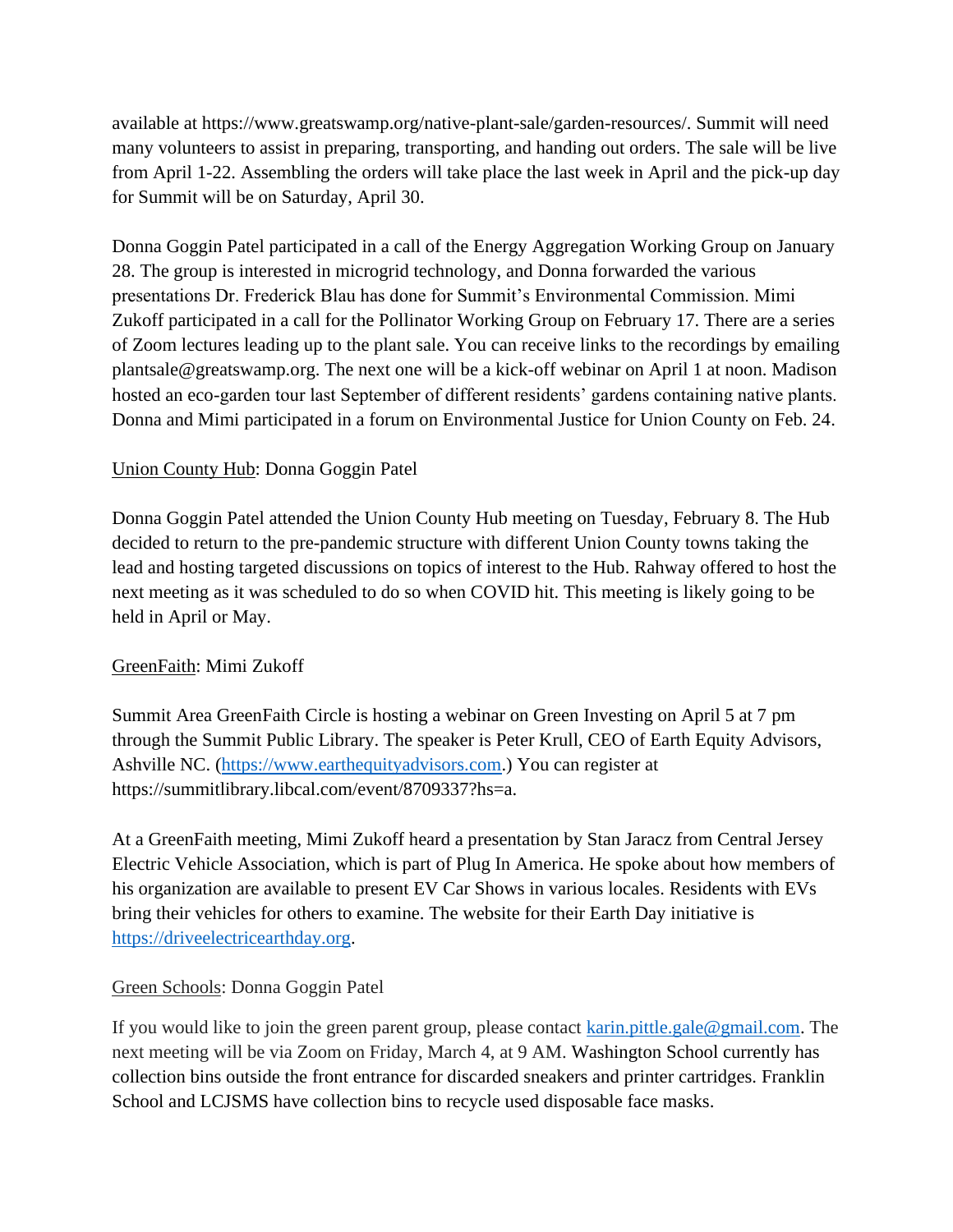Brayton School is collecting stretched plastic for a Trex collection on a DIY basis. Weigh your plastics, drop them off at a store and then complete this Google form to record their total weight. (https://docs.google.com/forms/d/e/1FAIpQLSfWl8Llc5tTmwXb8SmOFzy5oBa5YwU9IeNAL w9GBHoc7Q8xkw/viewform?gxids=7628) You do not need to be a Brayton School family to participate. The schools rotate to receive benches. When they have an active collection, the following stores participate in the Trex program: ACME; Home Depot; Kohl's; King's; Stop & Shop; Wegmans; and Whole Foods. COVID has halted collections at many of these. From recent experience, Home Depot (Vauxhaul) and Stop & Shop (Madison) are the most receptive to taking collections of these plastics.

Mimi Zukoff wanted to mention a new book, the "Green Actioneers Family Action Book," by Dave Finnigan, that may be of interest to parents. The website is **https://greenactioneers.com/**.

#### Repair Café: Courtney Cordaro

The next Repair Café will be held on Saturday, March 26, from 11 am - 3 pm, at Christ Church (561 Springfield Ave.). Repairs available include lamps/lighting, electronics, sewing/textiles, jewelry, wooden/furniture and knife sharpening. If you are available to help with set-up around 9:30 am, please email Courtney Cordaro at [summit@repaircafegs.org.](mailto:summit@repaircafegs.org)

#### New Business: Everyone

Rick Bell mentioned that the next Green Cities lecture will be held on Thursday, March 3 at 12 noon. The featured speaker is Samuel Assefa, the Director of the Governor's Office of Planning and Research for the State of California. Register at: https://us02web.zoom.us/webinar/register/WN\_3XwUWTOFRlePkKLlnkjFXw.

Rick Bell also discussed the project proposed for 557-565 Morris Avenue (at the corner of River Road) and the revised plans he reviewed. He reviews the plans for the sustainability aspects, such as native plantings on the landscape plan or looking for solar panels on the roof. Because of the fact they designated areas of this roof for resident amenities, there is only about 10-15% of the roof designated for "future solar." Rick suggested that the project use permeable paving, which would assist with stormwater runoff with the project's proximity to the river. There will be bike storage. This project will be discussed at the Zoning Board meeting on March 7. Lauren Nelson described her perspective as a resident in the area and the concerns near the Passaic River.

The meeting was adjourned at 9:25 PM.

Respectfully submitted by Donna Goggin Patel.